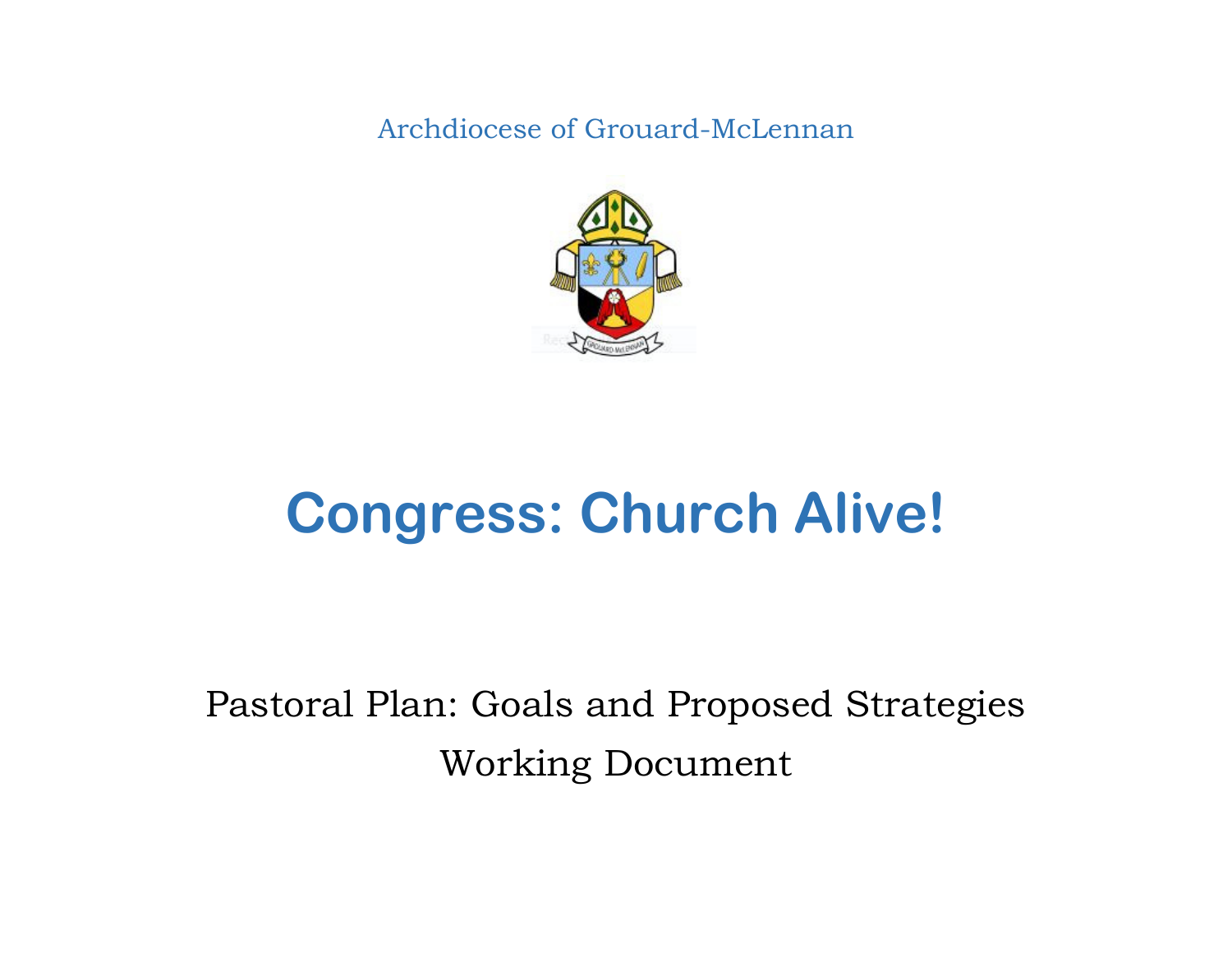The process of developing a five year pastoral plan for the Archdiocese of Grouard-McLennan has been underway since June 2013. All the information that has been collected over these 20 or so months has been distilled into this working document for the *Congress: Church Alive!* being held in Peace River, from April 16 to 18, 2015.

Archbishop Pettipas, the Congress Planning Committee, clergy and laity have contributed in several ways to this essential working document. We began with the survey questionnaire that was made available in late 2013 and early 2014, to which a sufficient, albeit small number of parishioners, responded. In May 2014, the committee and members of the Archdiocesan Pastoral Council reflected on the information collected. Following that, the Archbishop and the committee decided to hold a meeting with 19 parishioners from across a broad spectrum of the Archdiocese, to look at drawing up a Mission Statement and a Vision Statement for our archdiocese. This took place in August 2014.

The results of those two meetings led to the committee and the Archbishop identifying six goals of our pastoral plan. In November 2014, Archbishop Pettipas and members of the Congress Planning Committee met with clergy and parishioners of the five deaneries in the Archdiocese, to gather input on strategies that will contribute to achieving those goals. The committee has spent the past few months reflecting on, sorting through, and selecting from among those strategies the ones they believe are most likely to contribute to improving pastoral care in the Archdiocese over the next five years.

The delegates to the Congress will be asked to further reflect on these strategies, identify those that they like, those that they dislike and add any that may be missing. You are invited to do the same over the next few weeks before the meeting. Please submit your feedback to Lauri Friesen, Executive Assistant to the Archbishop by e-mail (exec.agm@live.ca), fax (780-532-9706), or mail (Archdiocese of Grouard-McLennan, 10301 102 Street, Grande Prairie AB T8V2W2).

We are very grateful to everyone who contributed to this document and, to our Congress delegates, we look forward to doing more work with you in a few weeks!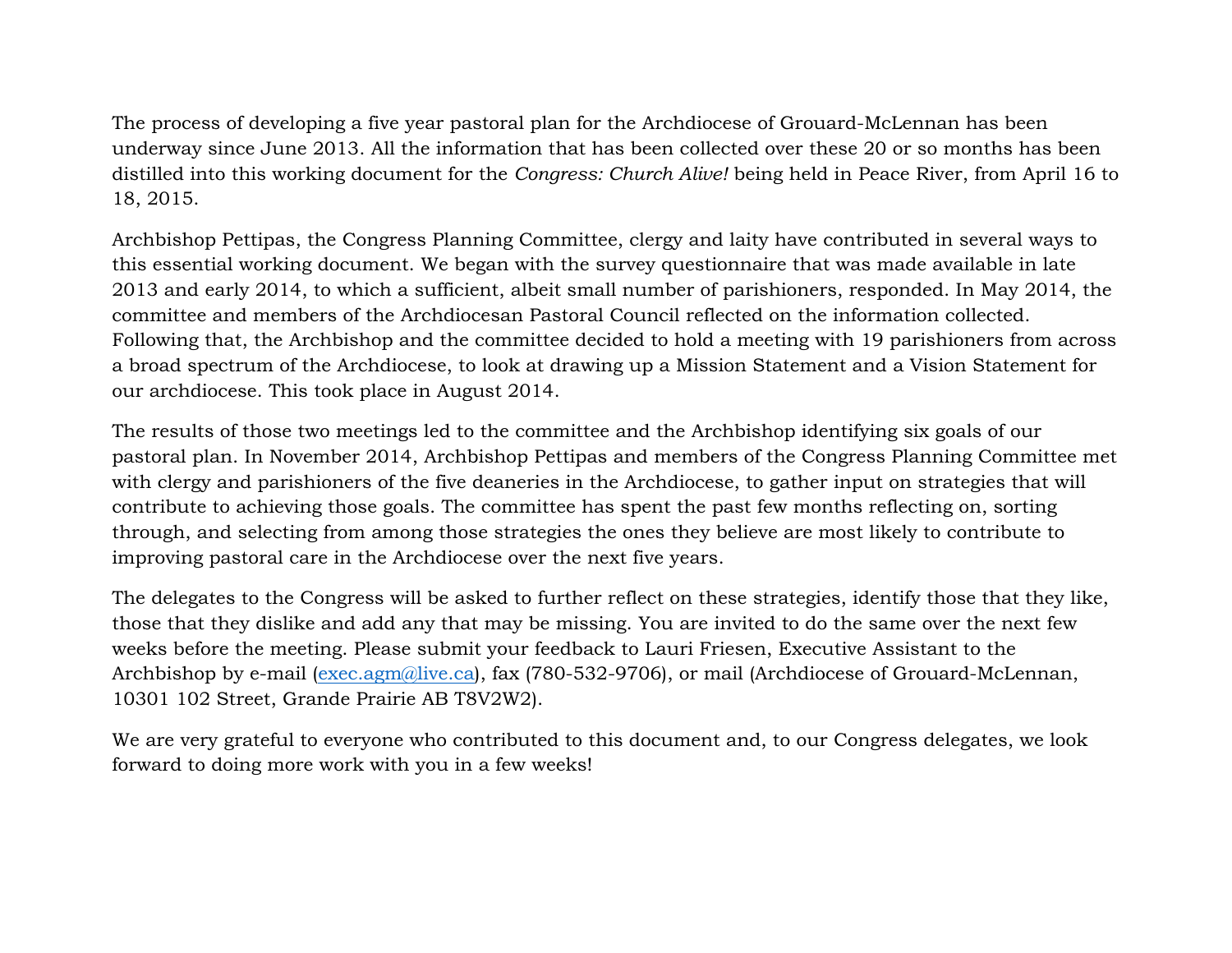Our values:

- *Faith / Religion and belief in the Father, Son and Holy Spirit.*
- *Gospel values: Christ-like values (love, humility, sacrifice)*
- *People in the church.*
- *Respect people and values.*
- *Love in service.*
- *Celebrate our faith life together.*

Our Mission:

*Empowering God's people to grow in holiness through faith, hope and love.* 

Our Vision:

*Church alive: celebrating and living our Catholic faith.*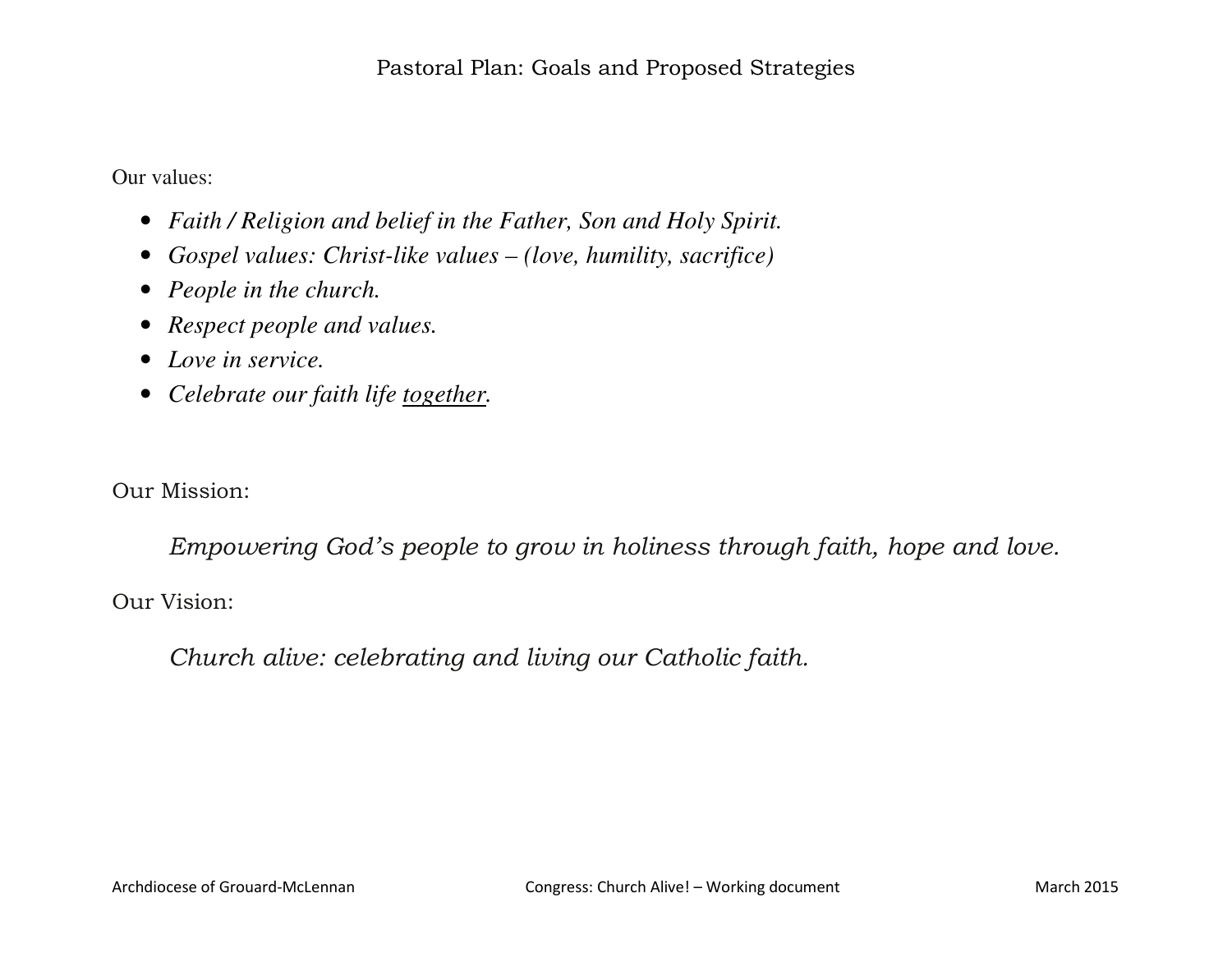#### Pastoral Plan: Goals and Proposed Strategies

In the following table, you will find the six goals and their related strategies. The strategies are broken down into the action, who is responsible for taking the action, and when the action should have been implemented or should be in place. For example: The first goal is "Good liturgy: To foster more active participation in our liturgical celebrations." Four strategies are listed in the first column, the first being "Provide catechesis on the meaning of 'good liturgy'". In the next column are six actions that will contribute to achieving the strategy. The column next to the actions names one or more of the following: the Archdiocese, the priests, the parishes, or a specific office or individual. The final column is the date of implementation. The first action, "Formation of an Archdiocesan Liturgy Committee" is the responsibility of the Archdiocese and is expected to be in place and operational by September 2015.

Following the table, you will find definitions for the terms and phrases marked with an asterisk (\*).

If you have any questions, please contact Lauri Friesen, Executive Assistant to the Archbishop at exec.agm@live.ca or 780-532-9766.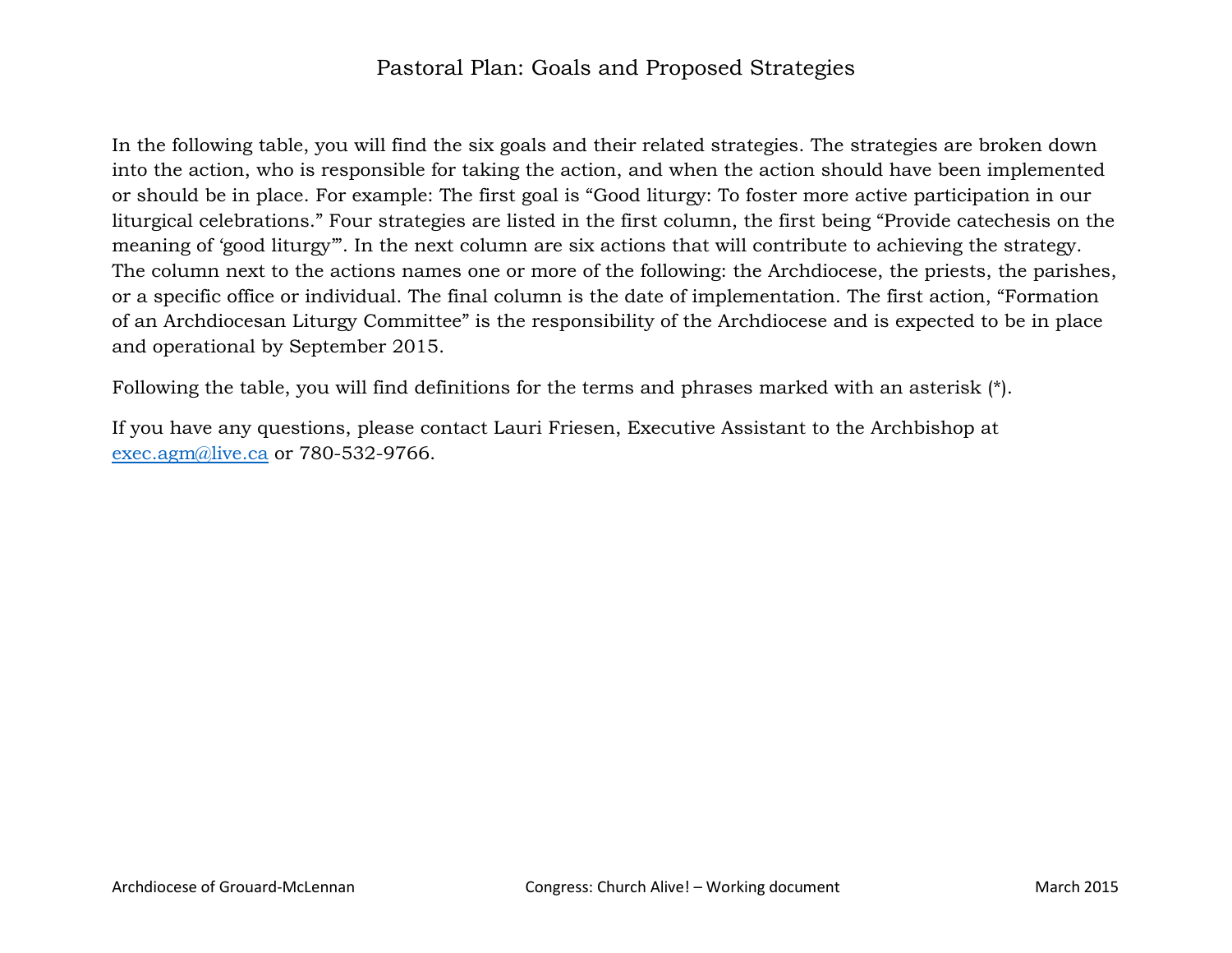| GOAL 1: Good liturgy: To foster more active participation in our liturgical celebrations                |                                                                                                                                                                                   |                             |                  |
|---------------------------------------------------------------------------------------------------------|-----------------------------------------------------------------------------------------------------------------------------------------------------------------------------------|-----------------------------|------------------|
| <b>Strategy</b>                                                                                         | <b>Action</b>                                                                                                                                                                     | Who                         | When             |
| Provide catechesis <sup>*</sup> on<br>the meaning of "good"                                             | Formation of an Archdiocesan Liturgy<br>Committee                                                                                                                                 | Archdiocese*                | <b>June 2015</b> |
| liturgy"                                                                                                | Formation of an Archdiocesan Liturgical<br>Music Committee                                                                                                                        | Archdiocese*                | September 2015   |
|                                                                                                         | Find a resource person who knows good<br>liturgical music                                                                                                                         | Archdiocese*                | December 2015    |
|                                                                                                         | Offer an open Archdiocese liturgical music<br>workshop so everyone can learn what good<br>liturgical music is.                                                                    | Archdiocese*                | April 2016       |
|                                                                                                         | Investigate and provide Aboriginal liturgical<br>workshop                                                                                                                         | Archdiocese*                | December 2017    |
| Enhance the homily<br>content to go beyond                                                              | A "Word Circle"* will be established in each<br>parish.                                                                                                                           | Archdiocese*                | May 2015         |
| the text and be<br>relevant to Canadian<br>context and culture                                          |                                                                                                                                                                                   | <b>Priests and Parishes</b> | June 2015        |
| Improve the delivery of<br>the homily so that it<br>can be more easily<br>understood by<br>parishioners | A speech therapist will evaluate the speech<br>patterns of priests and recommend<br>resources, within the Archdiocese, for<br>accent reduction and any other identified<br>needs. | Archdiocese*                | 2015             |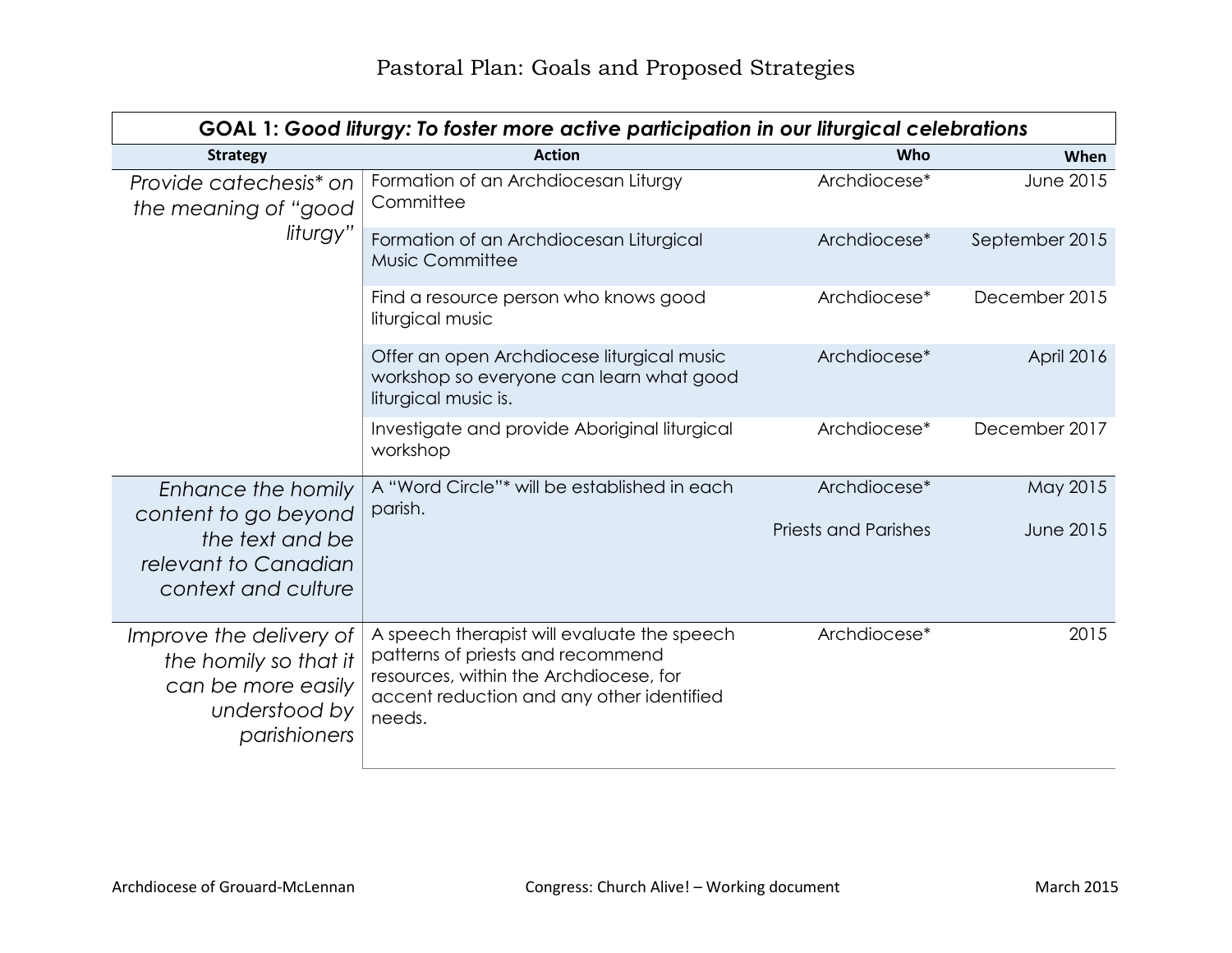| Improve the delivery of<br>the homily (cont.) | Priests who have been evaluated as<br>needing to reduce their accent will make<br>use of recommended resources for accent<br>reduction. | Priests | 2015 and ongoing |
|-----------------------------------------------|-----------------------------------------------------------------------------------------------------------------------------------------|---------|------------------|
| <b>Notes:</b>                                 |                                                                                                                                         |         |                  |
|                                               |                                                                                                                                         |         |                  |
|                                               |                                                                                                                                         |         |                  |
|                                               |                                                                                                                                         |         |                  |
|                                               |                                                                                                                                         |         |                  |
|                                               |                                                                                                                                         |         |                  |
|                                               |                                                                                                                                         |         |                  |
|                                               |                                                                                                                                         |         |                  |

| GOAL 2: Good teaching: To promote a deeper understanding of the Christian life and encourage |
|----------------------------------------------------------------------------------------------|
| living the gospel values according to the teachings of the Catholic Church.                  |

| <b>Strategy</b>        | <b>Action</b>                                    | Who                         | When         |
|------------------------|--------------------------------------------------|-----------------------------|--------------|
| Establish parish RCIA  | At least one parish-hosted adult faith           | Priest                      | Annually     |
| communities that will  | formation event per year                         |                             |              |
| also function as Adult | Information workshops in the Archdiocese         | Archdiocese*                | January 2016 |
| <b>Faith Formation</b> | on the following:                                |                             |              |
| Committees*            | General Instruction for the Roman Missal         | <b>Priests and Parishes</b> |              |
| <b>RCIA</b> committees | (GIRM)                                           |                             |              |
| (cont.)                | (DVD) Becoming One Body, One Spirit in<br>Christ |                             |              |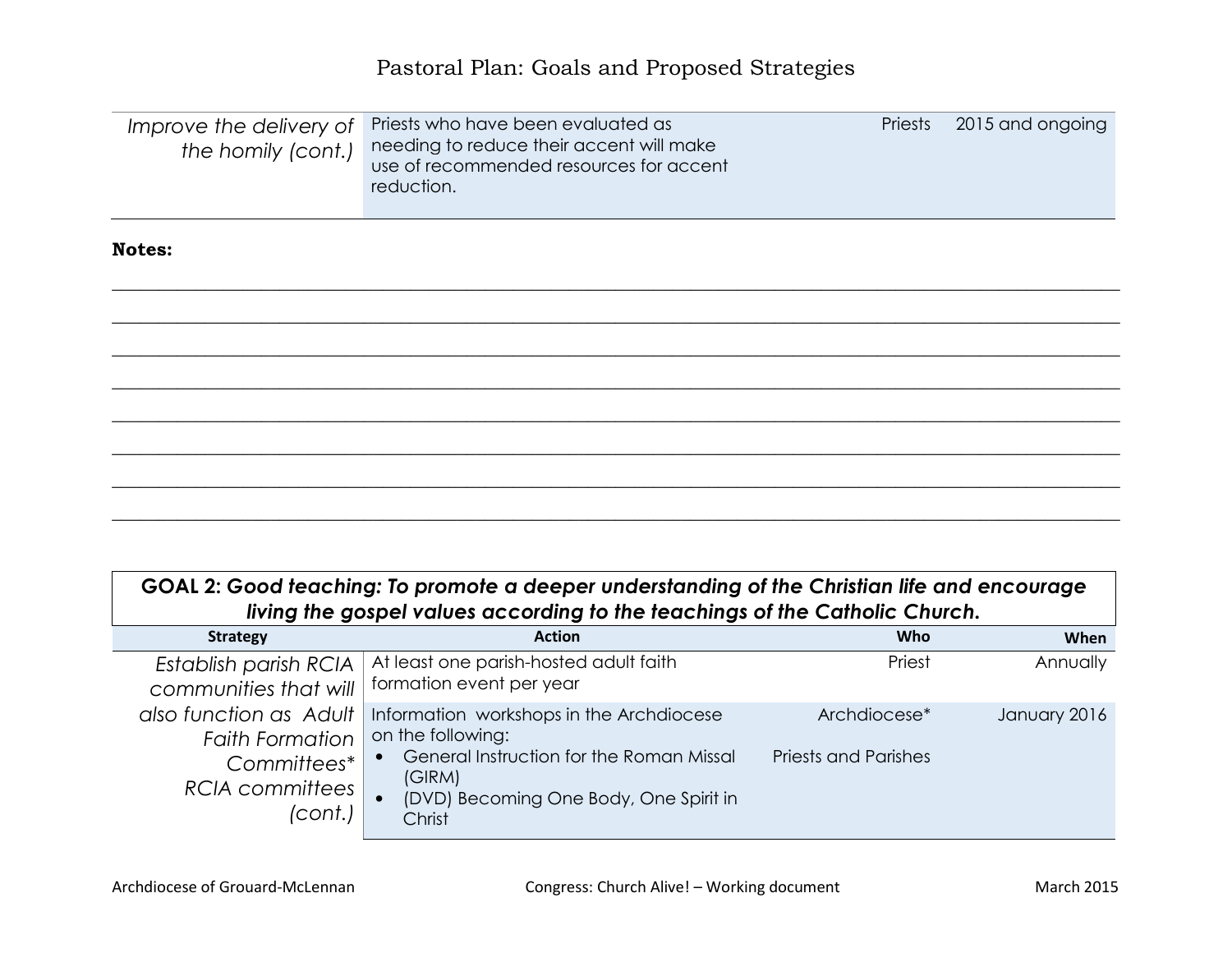|                                              | A Parish Mission in each parish, every five<br>years                                                                                                      | <b>Priests and Parishes</b>   | December 2020                               |
|----------------------------------------------|-----------------------------------------------------------------------------------------------------------------------------------------------------------|-------------------------------|---------------------------------------------|
|                                              | Parish discussions and decisions about using<br>AV tools in Mass                                                                                          | <b>Priests and Parishes</b>   | April 2017                                  |
| Identify and present<br>Church teachings for | Continue to host week-long youth camps<br>annually at Camp Artaban                                                                                        | Youth Ministry<br>Coordinator | Ongoing annually                            |
| youth                                        |                                                                                                                                                           | <b>Youth Committee</b>        |                                             |
|                                              | Increase number of summer camps from<br>two to three sessions per year                                                                                    | Youth Ministry<br>Coordinator | 2016                                        |
|                                              |                                                                                                                                                           | <b>Youth Committee</b>        |                                             |
|                                              | Develop "Theology on Tap" and similar<br>initiatives in every deanery, for 18-35 year                                                                     | <b>Youth Committee</b>        | 2017                                        |
|                                              | olds                                                                                                                                                      | Deanery councils              |                                             |
|                                              | A copy of the Catholic Organization for Life<br>and Family (COLF) pamphlet to be sent to<br>every grade 12 graduate in the Catholic<br>schools each year. | Archdiocese*                  | Annually, in<br>January<br>(beginning 2016) |

\_\_\_\_\_\_\_\_\_\_\_\_\_\_\_\_\_\_\_\_\_\_\_\_\_\_\_\_\_\_\_\_\_\_\_\_\_\_\_\_\_\_\_\_\_\_\_\_\_\_\_\_\_\_\_\_\_\_\_\_\_\_\_\_\_\_\_\_\_\_\_\_\_\_\_\_\_\_\_\_\_\_\_\_\_\_\_\_\_\_\_\_\_\_\_\_\_\_\_\_\_\_\_\_\_\_\_\_ \_\_\_\_\_\_\_\_\_\_\_\_\_\_\_\_\_\_\_\_\_\_\_\_\_\_\_\_\_\_\_\_\_\_\_\_\_\_\_\_\_\_\_\_\_\_\_\_\_\_\_\_\_\_\_\_\_\_\_\_\_\_\_\_\_\_\_\_\_\_\_\_\_\_\_\_\_\_\_\_\_\_\_\_\_\_\_\_\_\_\_\_\_\_\_\_\_\_\_\_\_\_\_\_\_\_\_\_

\_\_\_\_\_\_\_\_\_\_\_\_\_\_\_\_\_\_\_\_\_\_\_\_\_\_\_\_\_\_\_\_\_\_\_\_\_\_\_\_\_\_\_\_\_\_\_\_\_\_\_\_\_\_\_\_\_\_\_\_\_\_\_\_\_\_\_\_\_\_\_\_\_\_\_\_\_\_\_\_\_\_\_\_\_\_\_\_\_\_\_\_\_\_\_\_\_\_\_\_\_\_\_\_\_\_\_\_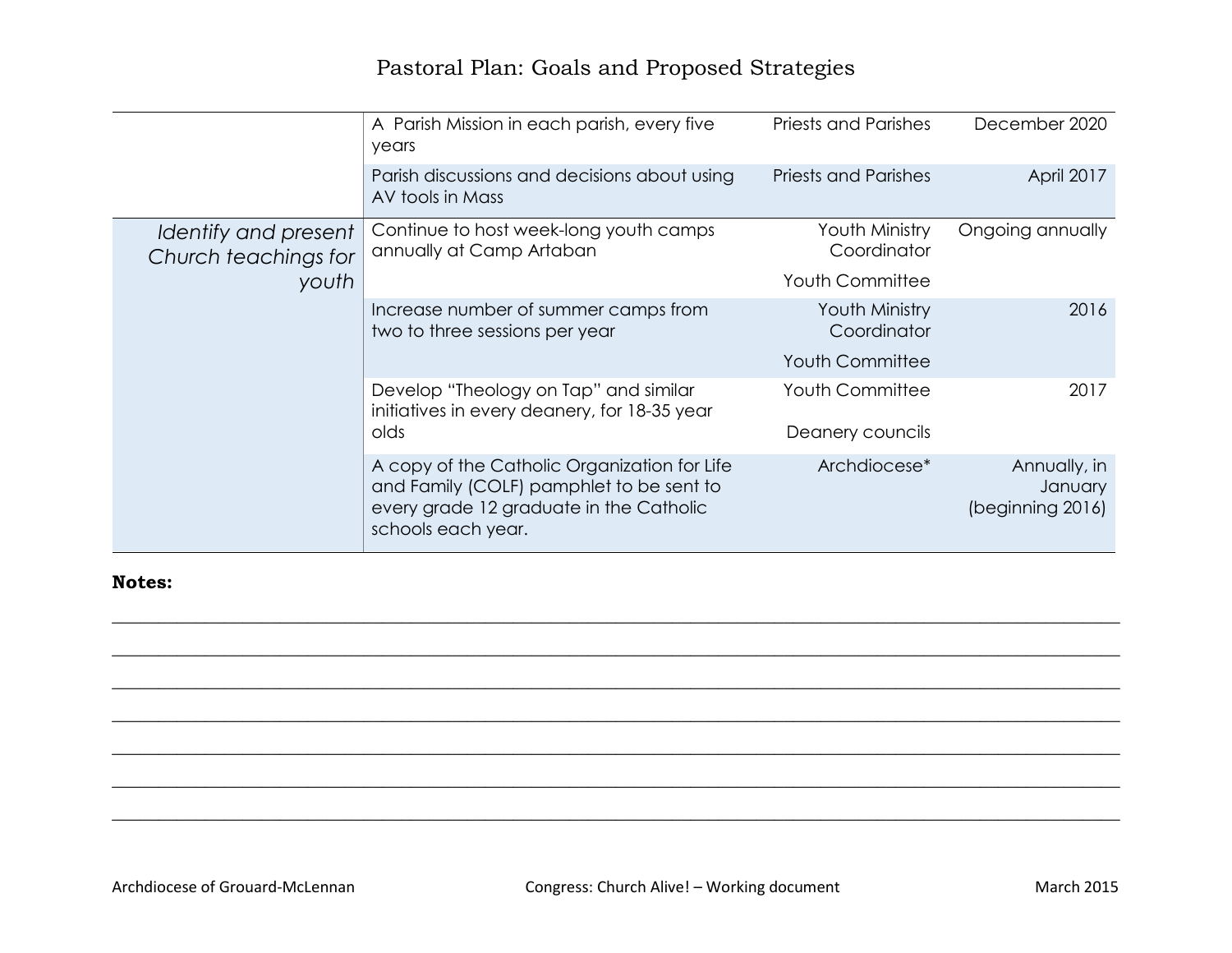| GOAL 3: Community: To build welcoming and inclusive communities of faith                                                |                                                                                                                                                |                                                                           |                                   |
|-------------------------------------------------------------------------------------------------------------------------|------------------------------------------------------------------------------------------------------------------------------------------------|---------------------------------------------------------------------------|-----------------------------------|
| <b>Strategy</b>                                                                                                         | <b>Action</b>                                                                                                                                  | Who                                                                       | When                              |
| Create a Pastoral Care<br>for Families strategy in<br>each parish                                                       | Provide information about baptism to<br>Catholic parents of unbaptized children at<br>time of kindergarten registration                        | OEC <sup>*</sup> with Religion<br>Coordinators of the<br>school districts | September 2015                    |
|                                                                                                                         | Priest present at parent/teacher events in<br>schools (especially parent/teacher interview<br>nights)                                          | Priest                                                                    | September 2015                    |
|                                                                                                                         | Promote Family Prayer Movement* - initiated<br>by the Archdiocese                                                                              | Archdiocese*                                                              | September 2015                    |
|                                                                                                                         | Pastoral visits, by the parish priest and a<br>parish council member, to parish families, in<br>conjunction with the Family Prayer<br>Movement | Parish priest and<br>council member                                       | Spring 2016                       |
|                                                                                                                         | Actively promote the Building the Domestic<br>Church* document (Knights of Columbus)                                                           | Parish distribution                                                       | <b>Fall 2015</b>                  |
| Focus on parishioners<br>coming to know each<br>other better by holding<br>social events, once a<br>month (Sept – June) | A variety of events (not fundraisers) in every<br>parish                                                                                       | Priests and each<br>parish council                                        | <b>Starting September</b><br>2015 |
| Explore making a                                                                                                        | Find out if the trail is travel-able.                                                                                                          | Archdiocese*                                                              | <b>June 2017</b>                  |
| pilgrimage route on the<br><b>Peace River-Grouard</b>                                                                   | Link this pilgrimage to the annual Faith Rally                                                                                                 | Grouard Historical<br>Society                                             |                                   |
| Trail*                                                                                                                  |                                                                                                                                                | Interested<br>Aboriginal people                                           |                                   |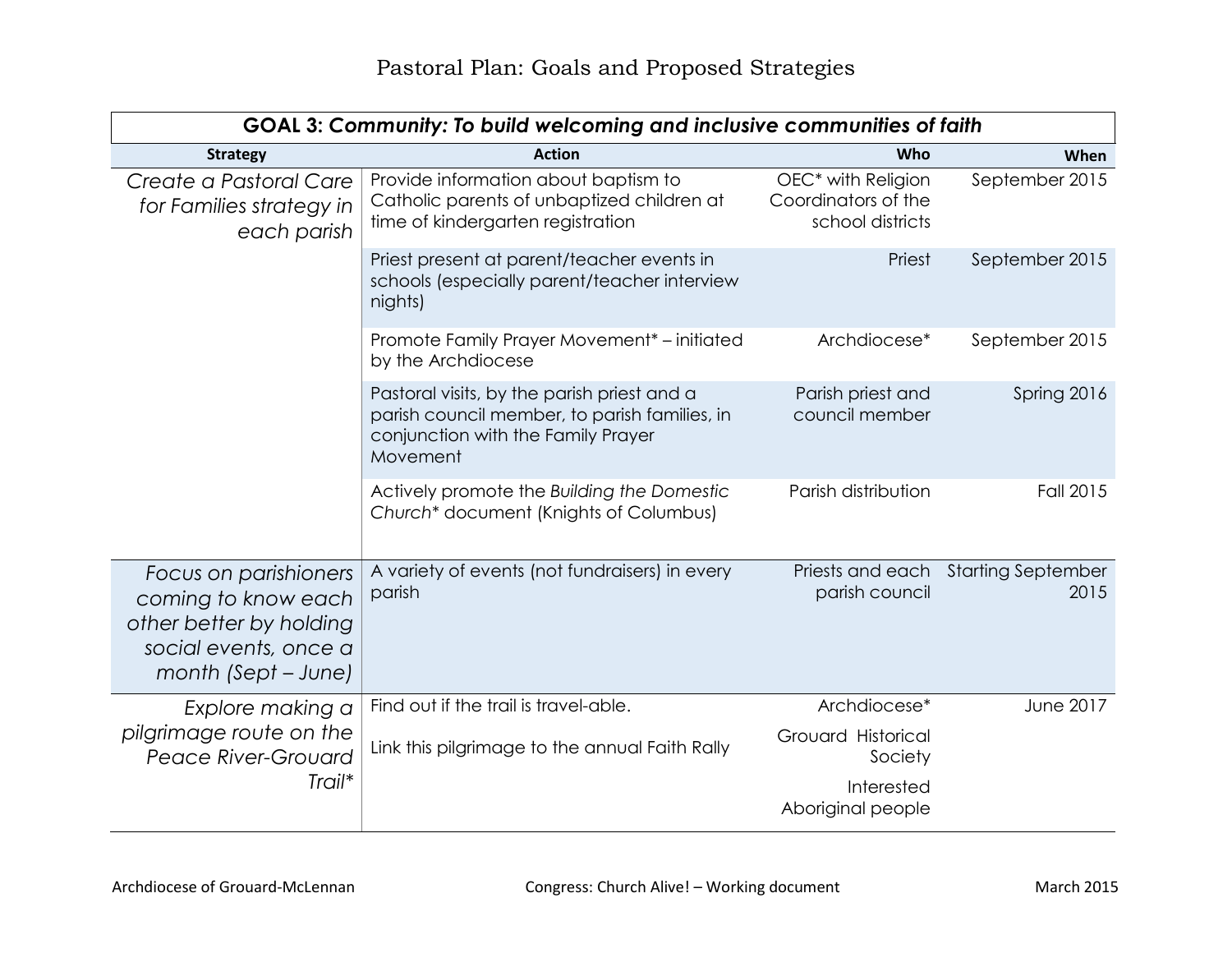\_\_\_\_\_\_\_\_\_\_\_\_\_\_\_\_\_\_\_\_\_\_\_\_\_\_\_\_\_\_\_\_\_\_\_\_\_\_\_\_\_\_\_\_\_\_\_\_\_\_\_\_\_\_\_\_\_\_\_\_\_\_\_\_\_\_\_\_\_\_\_\_\_\_\_\_\_\_\_\_\_\_\_\_\_\_\_\_\_\_\_\_\_\_\_\_\_\_\_\_\_\_\_\_\_\_\_\_ \_\_\_\_\_\_\_\_\_\_\_\_\_\_\_\_\_\_\_\_\_\_\_\_\_\_\_\_\_\_\_\_\_\_\_\_\_\_\_\_\_\_\_\_\_\_\_\_\_\_\_\_\_\_\_\_\_\_\_\_\_\_\_\_\_\_\_\_\_\_\_\_\_\_\_\_\_\_\_\_\_\_\_\_\_\_\_\_\_\_\_\_\_\_\_\_\_\_\_\_\_\_\_\_\_\_\_\_

\_\_\_\_\_\_\_\_\_\_\_\_\_\_\_\_\_\_\_\_\_\_\_\_\_\_\_\_\_\_\_\_\_\_\_\_\_\_\_\_\_\_\_\_\_\_\_\_\_\_\_\_\_\_\_\_\_\_\_\_\_\_\_\_\_\_\_\_\_\_\_\_\_\_\_\_\_\_\_\_\_\_\_\_\_\_\_\_\_\_\_\_\_\_\_\_\_\_\_\_\_\_\_\_\_\_\_\_

| GOAL 4: Ministry: To identify the needs and gifts present in the community and to facilitate greater<br>ministry involvement |                                                                                                                                        |                                                          |      |
|------------------------------------------------------------------------------------------------------------------------------|----------------------------------------------------------------------------------------------------------------------------------------|----------------------------------------------------------|------|
| <b>Strategy</b>                                                                                                              | <b>Action</b>                                                                                                                          | <b>Who</b>                                               | When |
| Expand pastoral care<br>services in the<br>Archdiocese                                                                       | Hire Diocesan Director of Stewardship                                                                                                  | Archdiocese*                                             | 2015 |
|                                                                                                                              | Hire Diocesan Director of Pastoral Care and<br>End of Life Issues                                                                      | Archdiocese <sup>*</sup>                                 | 2020 |
|                                                                                                                              | Hire Diocesan Director for Marriage and<br>Family                                                                                      | Archdiocese <sup>*</sup>                                 | 2020 |
| Encourage and<br>develop ministry in<br>parishes                                                                             | Offer training and regular support workshops<br>to volunteers                                                                          | Archdiocese <sup>*</sup> and<br>Parishes                 | 2016 |
|                                                                                                                              | Identify needs for lay ministries, liturgical and<br>pastoral, on a parish and deanery basis,<br>then make available related workshops | Archdiocese*,<br><b>Deanery Councils</b><br>and Parishes | 2016 |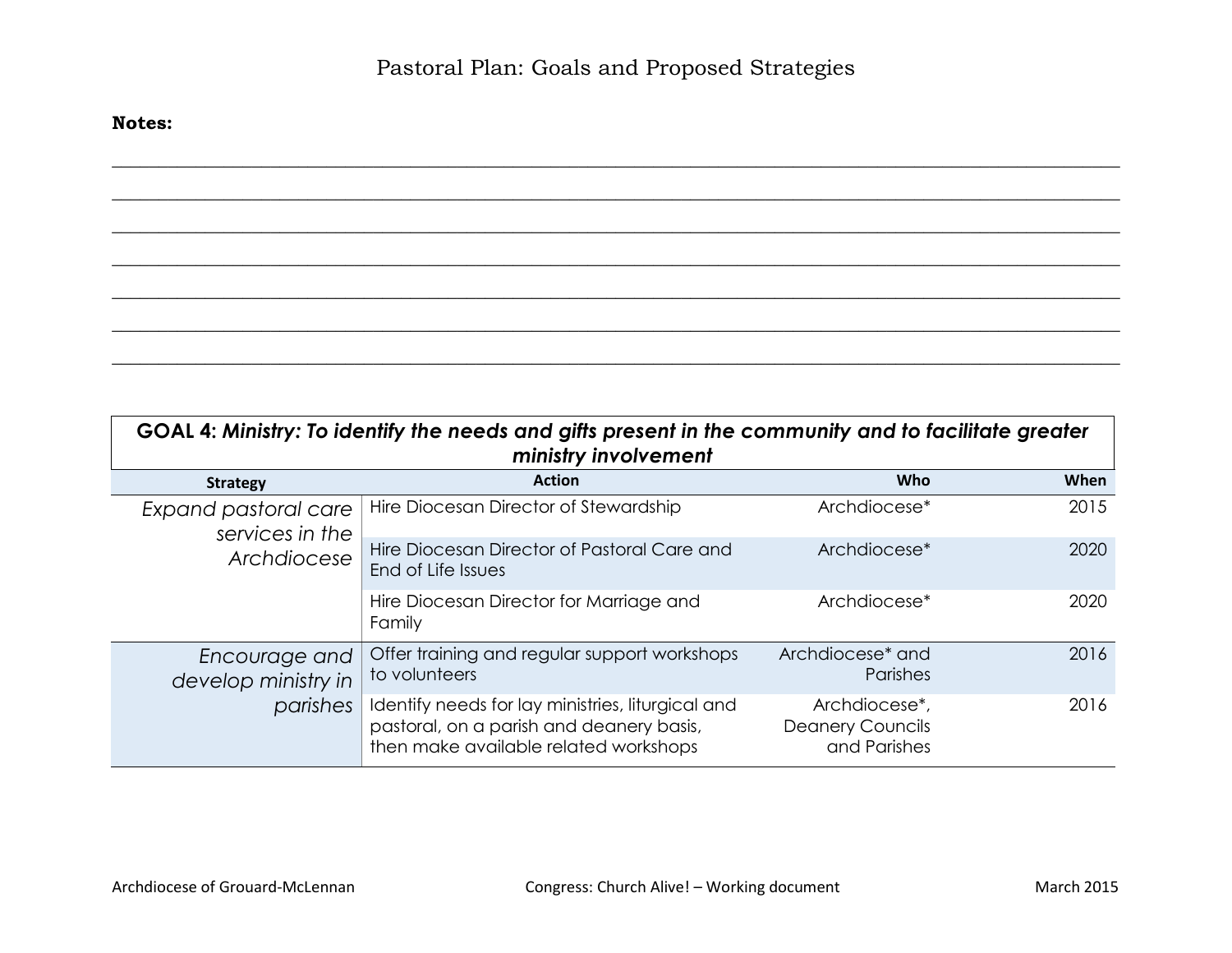\_\_\_\_\_\_\_\_\_\_\_\_\_\_\_\_\_\_\_\_\_\_\_\_\_\_\_\_\_\_\_\_\_\_\_\_\_\_\_\_\_\_\_\_\_\_\_\_\_\_\_\_\_\_\_\_\_\_\_\_\_\_\_\_\_\_\_\_\_\_\_\_\_\_\_\_\_\_\_\_\_\_\_\_\_\_\_\_\_\_\_\_\_\_\_\_\_\_\_\_\_\_\_\_\_\_\_\_ \_\_\_\_\_\_\_\_\_\_\_\_\_\_\_\_\_\_\_\_\_\_\_\_\_\_\_\_\_\_\_\_\_\_\_\_\_\_\_\_\_\_\_\_\_\_\_\_\_\_\_\_\_\_\_\_\_\_\_\_\_\_\_\_\_\_\_\_\_\_\_\_\_\_\_\_\_\_\_\_\_\_\_\_\_\_\_\_\_\_\_\_\_\_\_\_\_\_\_\_\_\_\_\_\_\_\_\_

| GOAL 5: Communication: To employ all media available in our society in order to lend greater |
|----------------------------------------------------------------------------------------------|
| connection between the parishes and Archdiocese                                              |

| <b>Strategy</b>                                                           | <b>Action</b>                                                                                                                                                               | <b>Who</b>                                  | When                         |
|---------------------------------------------------------------------------|-----------------------------------------------------------------------------------------------------------------------------------------------------------------------------|---------------------------------------------|------------------------------|
| Develop further the<br>Archdiocese's web site                             | Ensure current Information about each<br>parish, including physical location/address,<br>Mass times and name of parish priest; Easter<br>and Christmas details, as required | Archdiocese <sup>*</sup> and<br>Parishes    | December 2015<br>and ongoing |
| Establish a parishioner<br>database in each<br>parish                     | Use parish census form and other registration<br>tools to collect, among other details, email<br>addresses and cellphones with texting<br>capabilities of parishioners      | Parish administrator                        | Ongoing                      |
| Nurture more sharing of<br>news and events from<br>across the Archdiocese | Encourage parishes and groups to make use<br>of the weekly ArchGM News, published<br>every Wednesday                                                                        | Archdiocese*,<br>Parishes and Web<br>master | Immediately                  |
|                                                                           | Offer communications workshops, training<br>and support                                                                                                                     | Archdiocese*                                | 2016                         |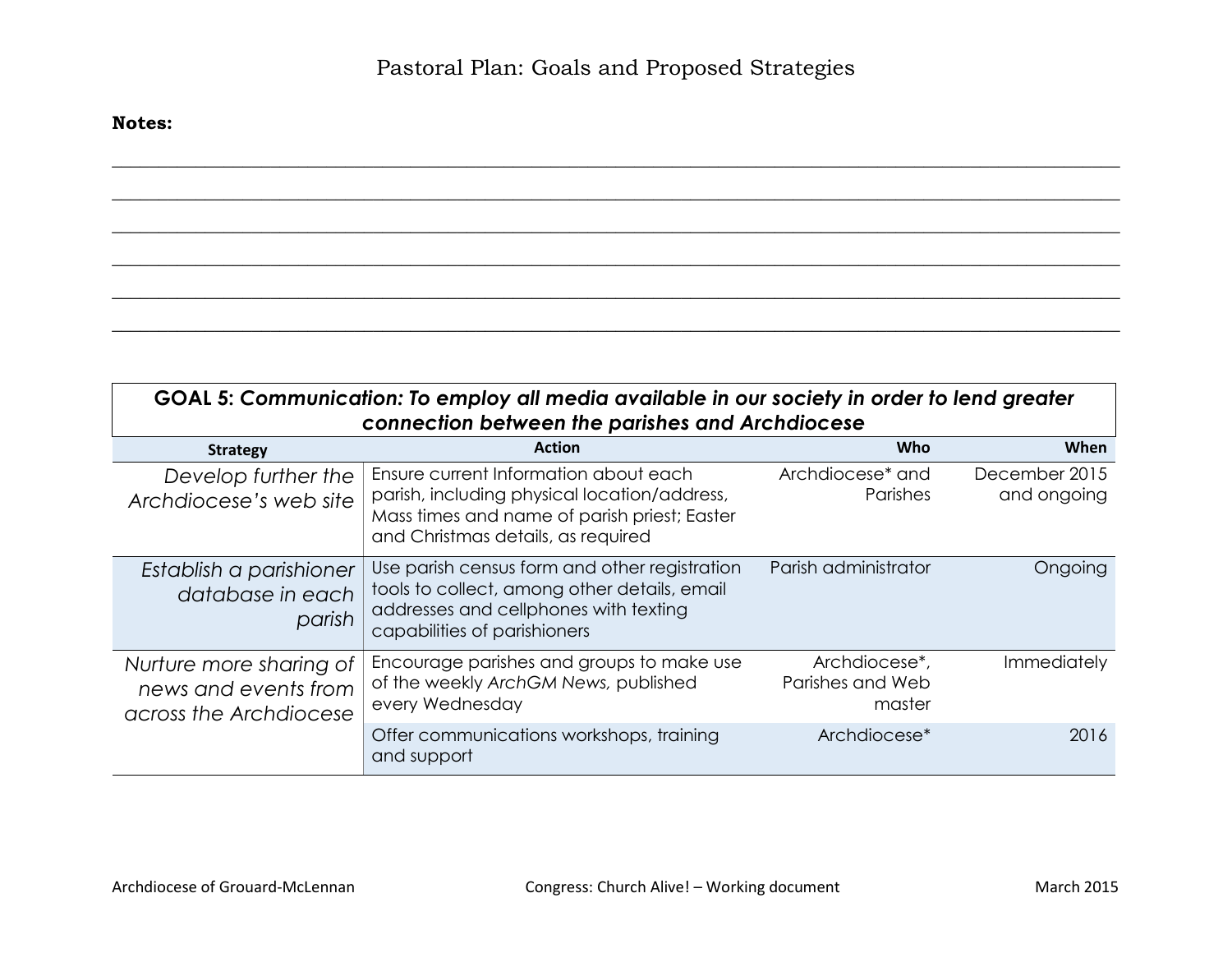|                                              | Make it easier to hold   Investigate video conferencing options for | Archdiocese* | 2017 |
|----------------------------------------------|---------------------------------------------------------------------|--------------|------|
| meetings across the   use in the Archdiocese |                                                                     |              |      |
| Archdiocese                                  |                                                                     |              |      |
|                                              |                                                                     |              |      |

| GOAL 6: Accountability: To increase the level of trust and to grow in a spirit of unity as diocesan<br>family |                                                                                  |                                         |                   |
|---------------------------------------------------------------------------------------------------------------|----------------------------------------------------------------------------------|-----------------------------------------|-------------------|
| <b>Strategy</b>                                                                                               | <b>How</b>                                                                       | Who                                     | When              |
| Evaluate these<br>strategies                                                                                  | Create a tool to evaluate the success of the<br>pastoral plan                    | Congress<br>Committee                   | <b>March 2016</b> |
|                                                                                                               | Create a tool for parishes to evaluate their<br>progress under the pastoral plan | Congress<br>Committee                   | <b>March 2016</b> |
|                                                                                                               | Annual evaluation of work under the<br>pastoral plan                             | Archdiocesan<br><b>Pastoral Council</b> | Begin May 2016    |
|                                                                                                               | Annual evaluation of work under the<br>pastoral plan                             | <b>Priests and Parishes</b>             | Begin May 2016    |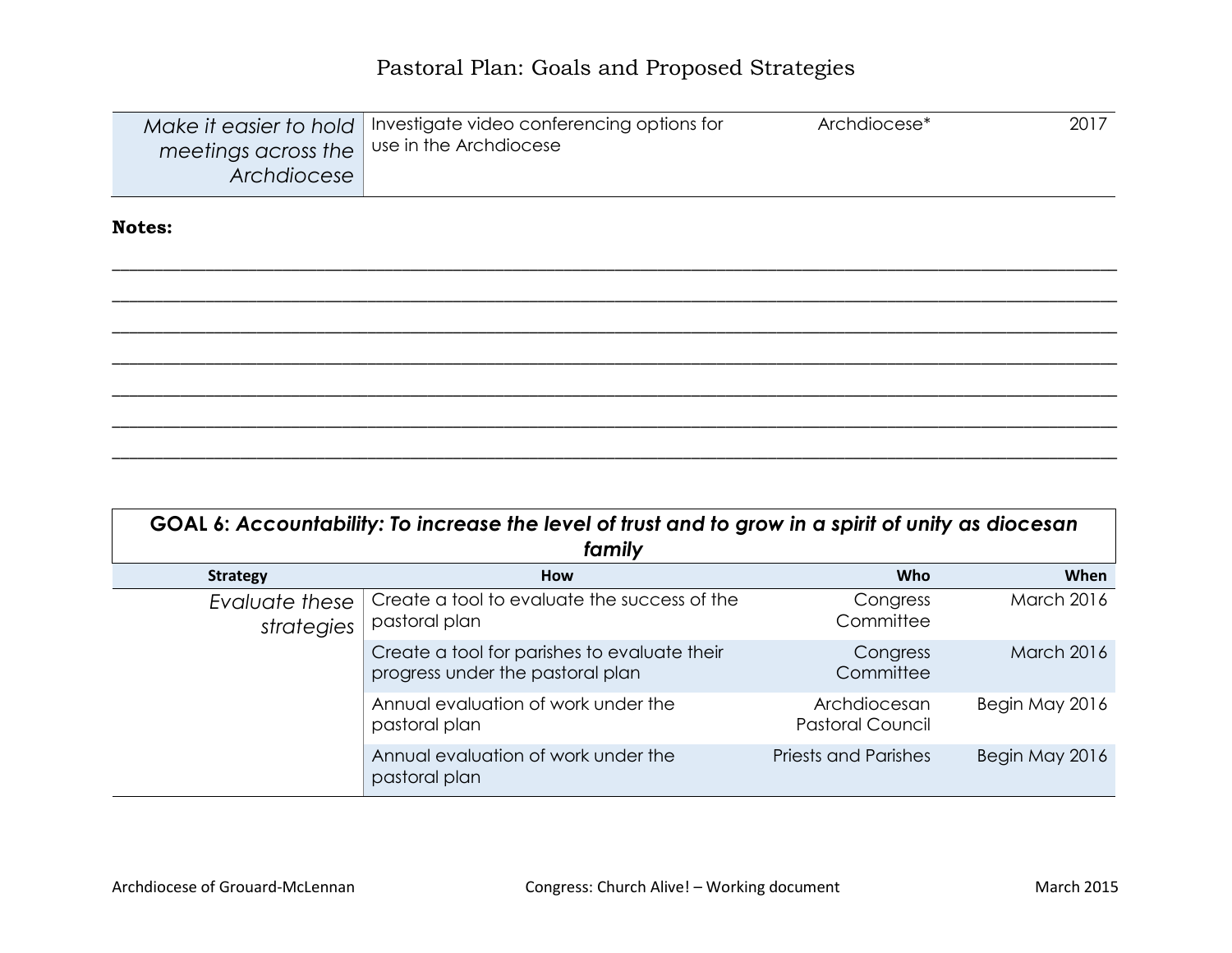### Pastoral Plan: Goals and Proposed Strategies

| Provide regular priest<br>evaluation | Develop evaluation form<br>Update job description - include homily<br>content and delivery (8 evaluations per<br>year) | Archbishop and<br>Priests | Begin April 2016 |
|--------------------------------------|------------------------------------------------------------------------------------------------------------------------|---------------------------|------------------|
| Notes:                               |                                                                                                                        |                           |                  |
|                                      |                                                                                                                        |                           |                  |
|                                      |                                                                                                                        |                           |                  |
|                                      |                                                                                                                        |                           |                  |
|                                      |                                                                                                                        |                           |                  |
|                                      |                                                                                                                        |                           |                  |
|                                      |                                                                                                                        |                           |                  |
|                                      |                                                                                                                        |                           |                  |